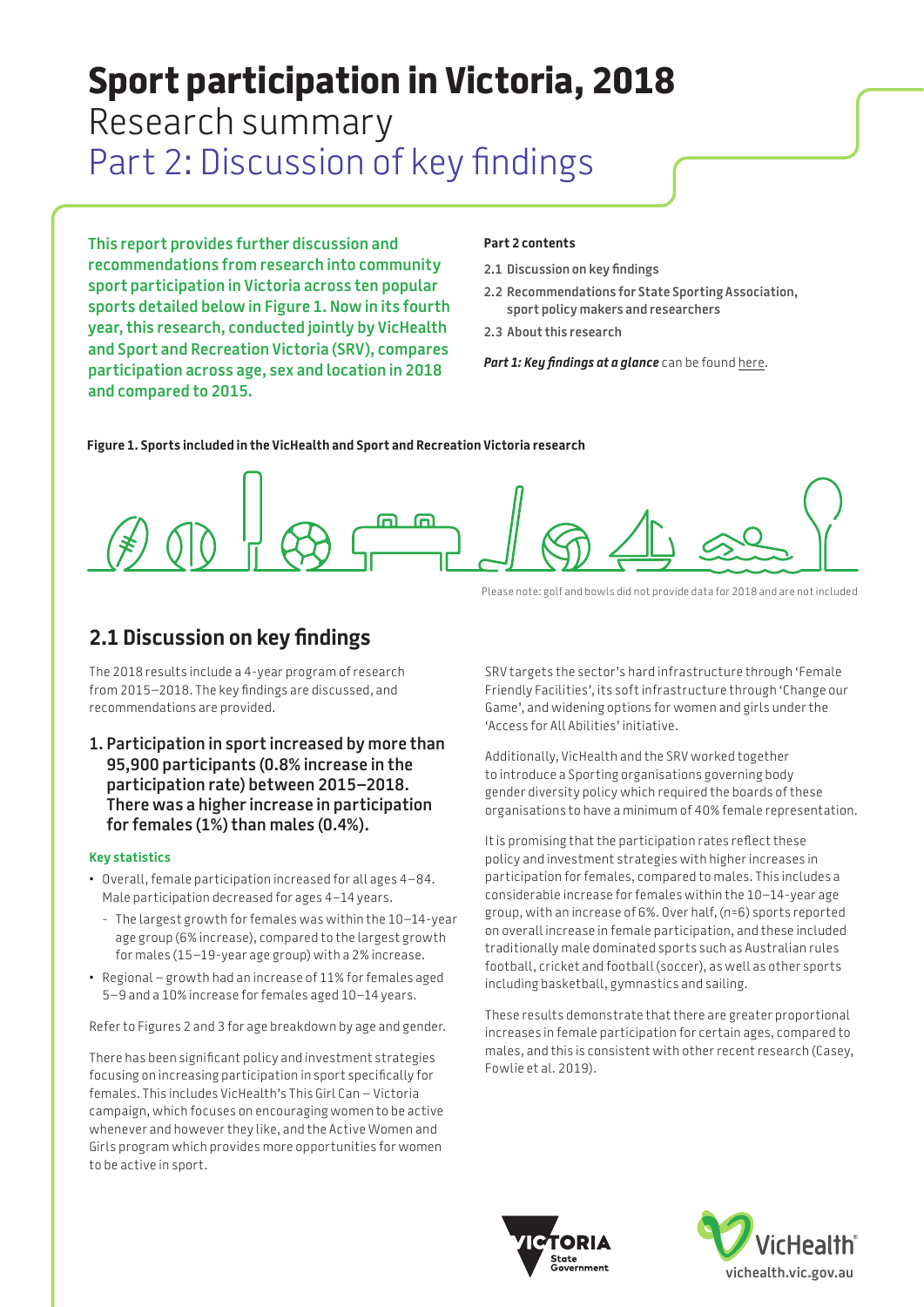The demand for community-level sport for females has increased in line with increased opportunities for sports that were traditionally male-dominated. However, this increased demand can place pressures on the supply at the communitylevel, in terms of facilities, infrastructure and volunteer workforce to deliver sport (Casey, Fowlie et al. 2019).

Despite this, females remain underrepresented in sport participation. Gender equity in sport requires continued focus, and sport may need further assistance to continue to create female-friendly environments to better engage and retain females (Casey, Fowlie et al. 2019).

Further, there are barriers to females participating in maledominated sports which need to be considered such as sport skill development, female only teams and competitions, and visible player pathways across the lifespan for females, and supportive and inclusive club culture that value female participation and sporting achievements (Fowlie, Eime et al. 2020).

### **2. From 2015–2018, 16% of participants played their sport for each of the four years. Nearly half (48%) played for only one year, 21% playing only two years, and 16% playing three years.**

#### **Key statistics**

• The highest rates age of retention overall all four years was for those aged 10–14 (39%), followed by 5–9 years (37%). Less than a quarter of participants (24%) aged four in 2015 played continually for four years. For these ages, retention was slightly higher for males compared to females.

Sport policy and strategy historically has focused heavily on increasing participation numbers annually. Recent sport participation and retention research has recommended that sport policy and strategic practices have a specific focus on retention and not just on an increase in numbers, and prioritise retention strategies especially for adolescents (Eime, Harvey, et al., 2020)

**3. Sport participation rates are higher in regional Victoria compared to metropolitan Melbourne. Metropolitan – growth areas also have significantly lower sport participation rates than all other regions**

#### **Key statistics**

- Regional Victoria 16%, Metropolitan Melbourne 12%
- Regional growth 15%, Regional other 17%, Metropolitan – growth 10%, Metropolitan – other 13%.

For age breakdowns by region, refer to Figure 4.

The difference in participation across regions, can be related to the social-constructs of sport in regional and rural areas and that traditional sports, such as those in this research, are readily available in regional and rural areas, whereas in metropolitan areas there is greater choice of sport and leisure activities (Eime, Harvey et al. 2016). However, it is a concern that participation in Metropolitan – growth areas is considerably lower than all other areas.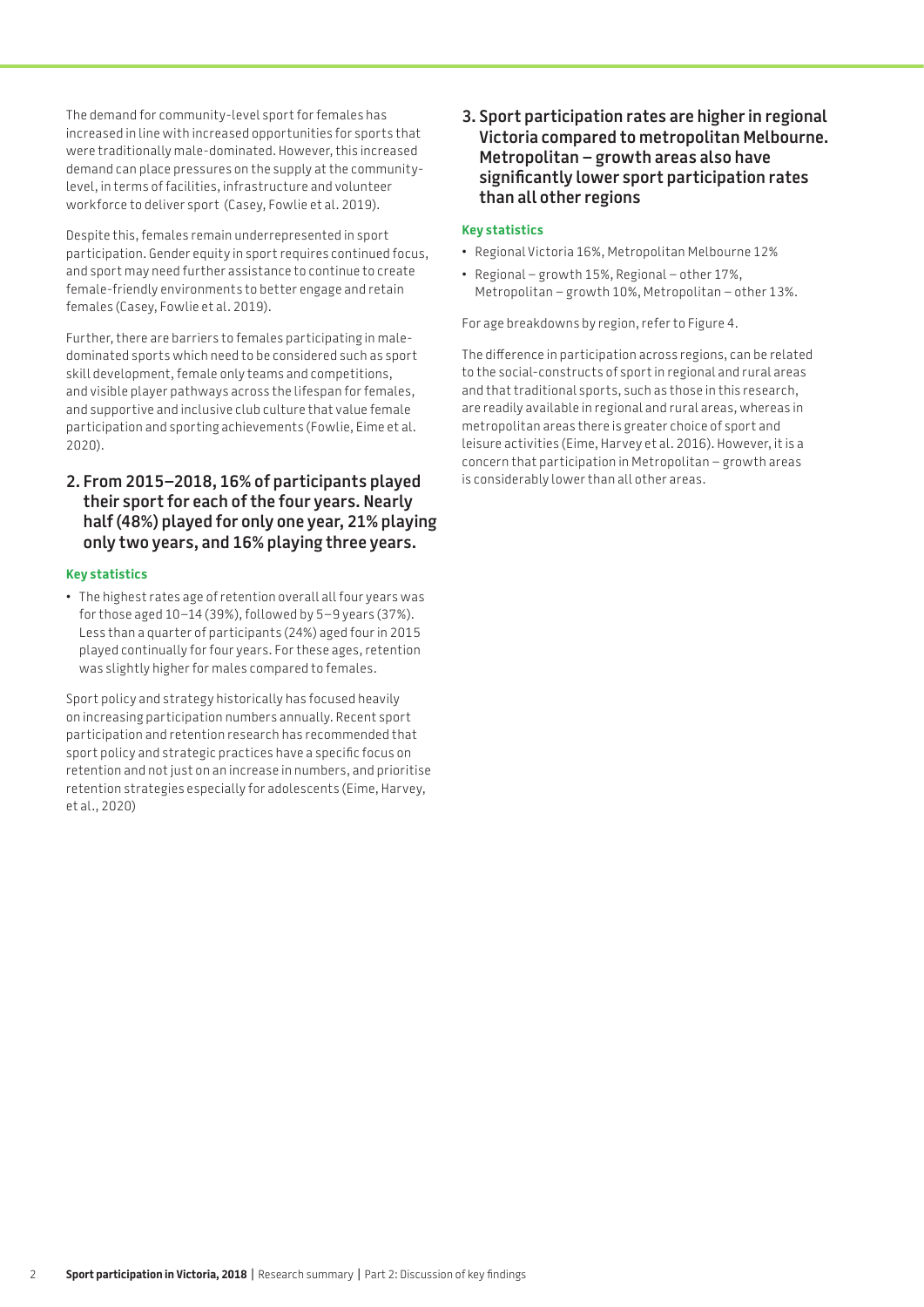



**Figure 2. Participation rates, 2018, Victoria: by sex and age**





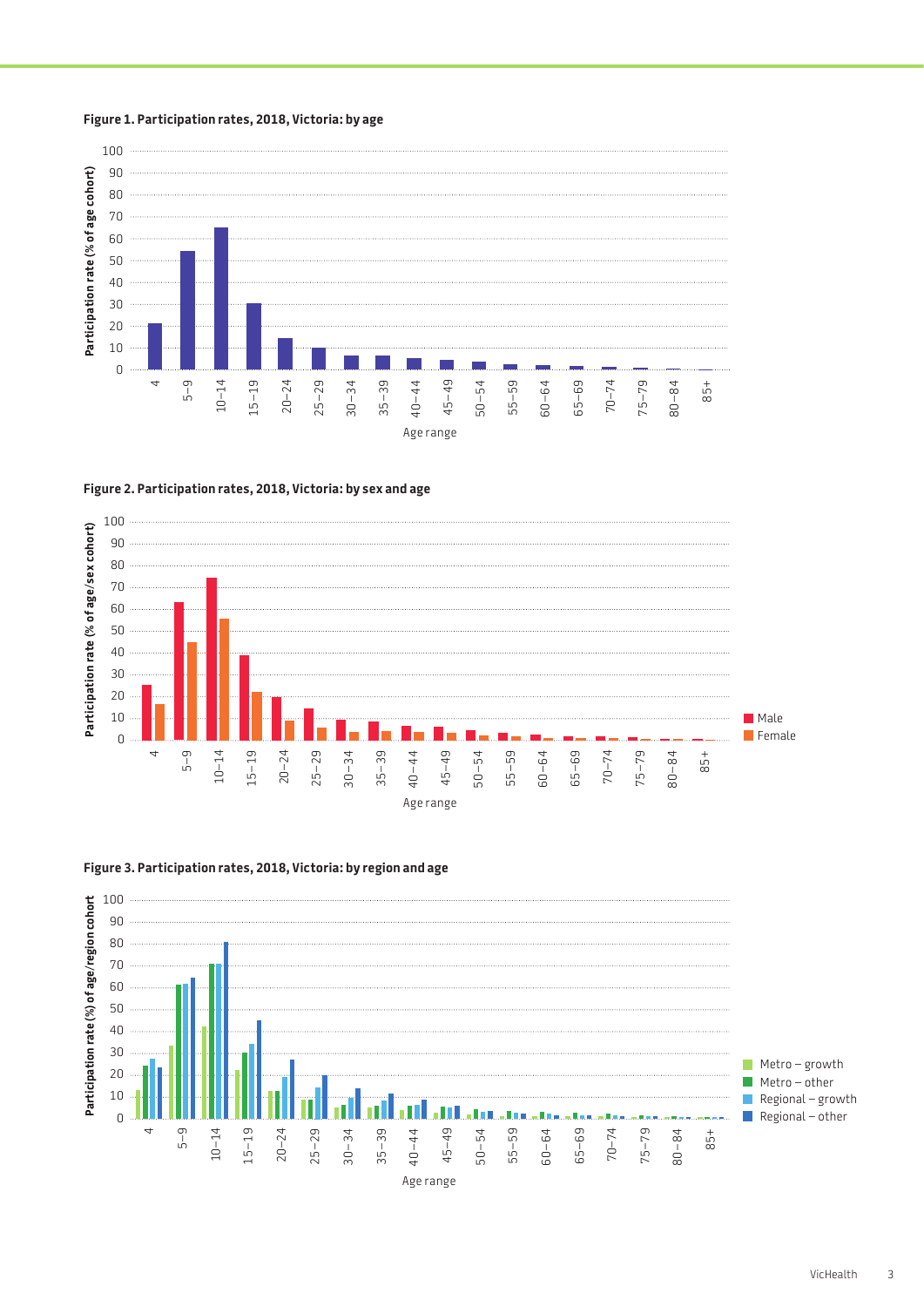# <span id="page-3-0"></span>**2.2 Recommendations for State Sporting Associations, sport policy makers and researchers**

### **State Sporting Associations**

#### **Data collection**

That National Sporting Organisations and State Sporting Associations:

- consider the continuity of participant data management systems – the ability to track individuals and therefore participation and retention trends over time (changing participant data management systems can hinder the ability to track participants over time and often has a reduction in quality and availability of data the year post a change in system)
- review and continually improve the quality of their registered participant databases; for example, requiring that each individual participant register their own details online (rather than permitting batch entries of teams) and requiring the reporting of basic demographic data including date-of-birth, gender identity and postcode
- use the details of their sport participation profiles and trends to inform their strategic developments
- continue to improve the data collection of their social and recreational program participants
- progress towards having integrated participant data management systems
- capture additional demographic data of participants including those with a disability, culturally and linguistically diverse, and Aboriginal and Torres Strait Islanders.

#### **Participation**

That State Sporting Associations develop and implement:

- strategies that focus on retention of participants, particularly during adolescence, including the provision of social programs alongside competitions or where competitions are not viable
- sport opportunities/programs that focus a range of different formats including competition and other recreational or social formats
- strategies to incorporate skill development regardless of ability, age or gender or background
- specific and targeted policy and strategies to continue to increase female participation
- strategies related to improving [health equity](https://www.vichealth.vic.gov.au/media-and-resources/publications/vichealth-health-equity-strategy) and increasing participation for specific demographic groups who face greater barriers for inclusion in sport, including those with a disability, culturally and linguistically diverse, Aboriginal and Torres Strait Islanders, people from low socioeconomic backgrounds, or areas where participation is low including Metropolitan – growth areas and specific LGAs.

### **Sport policymakers and funding bodies**

#### Data collection

That policy makers and funding bodies:

- continue data collection, analysis and reporting to inform evidence-based decisions across the sport sector, by sport and by specific demographic groups
- support the collection of a wider scope of basic demographic information
- support the sport sector by developing a consistent set of additional demographic questions for sports to include within the participant registration systems
- make analysis and reporting from the Sport Participation Research Project more widely available to local councils and other relevant bodies for use.

#### **Participation**

That policy makers and funding bodies develop and implement strategies and policies to:

- use the findings of the Sport Participation Research Project to inform their sport policy and strategic investments
- provide more opportunities for people from low socioeconomic backgrounds to play sport
- increase playing opportunities in a range of different formats including competition and other recreational or social formats
- increase female participation
- increase participation in metropolitan growth areas, including consideration of infrastructure and club volunteer capacity and development
- increase participation opportunities for specific demographic groups including those with a disability, culturally and linguistically diverse, and Aboriginal and Torres Strait Islanders.

#### **Researchers**

That further research be conducted into:

- the impact of COVID-19 on sport participation, by individual sports, and the sports sector more broadly
- the contribution of participation in sport to individuals physical, social and mental health.

*Note: All recommendations should take into account the impact of coronavirus restrictions, which came into place in 2020 after this data capture and analysis, and remain in place at the time of publication.*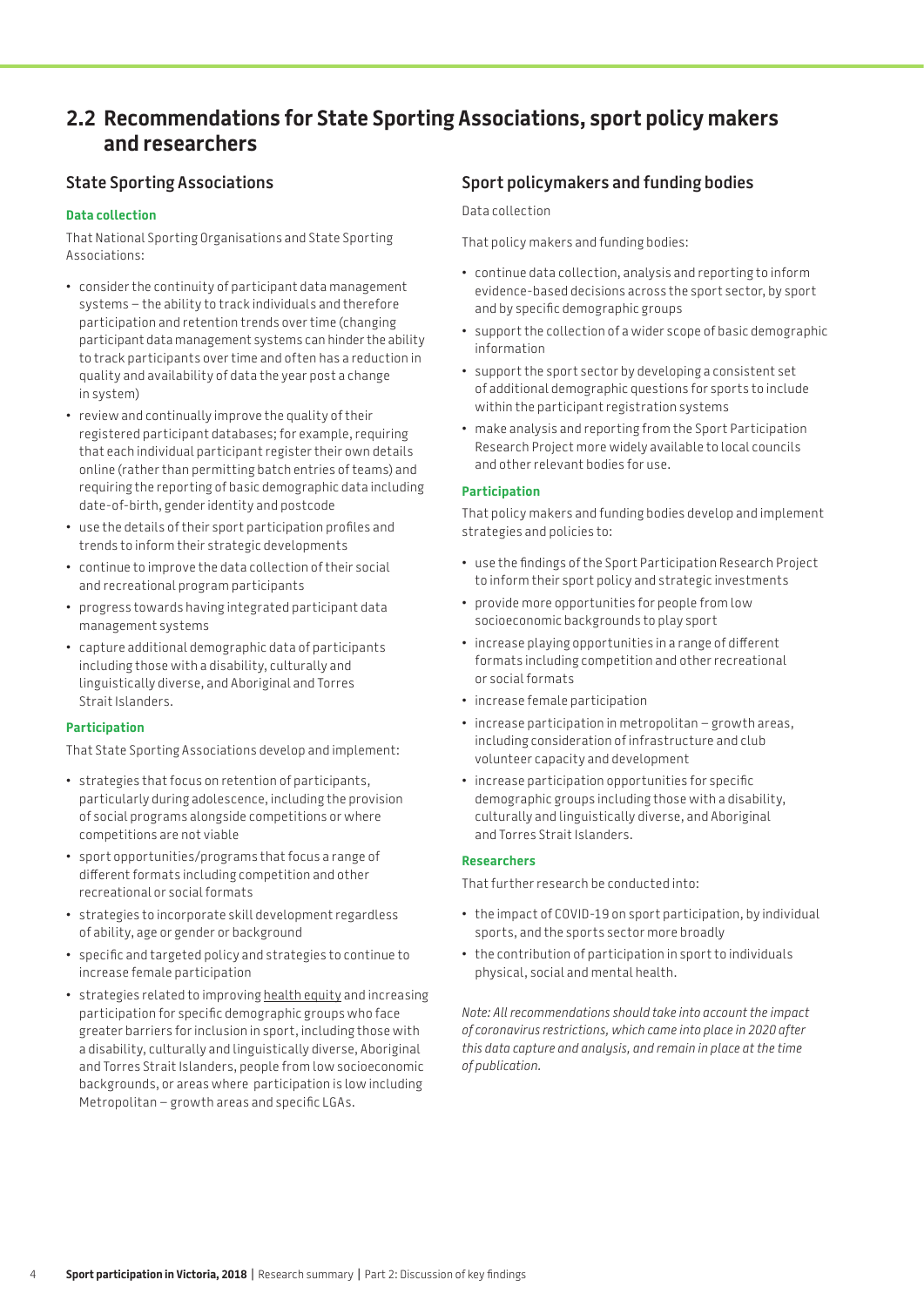# <span id="page-4-0"></span>**2.3 About this research**

The Sport Participation Research Project has involved the analysis of data on organised sport participation in 12 major sports annually since 2015. For 2018, two sports (golf and bowls) were unable to provide their participant data. Therefore, this report integrates and summarises sport participation across ten major sports and from 2015 to 2018.

This project reports on participation levels (numbers of registered participants and participation rates per head of population) and participation trends, for the Victoria population as a whole, and for various population segments.

The project aims to provide a reliable measure of organised sport participation in Victoria to inform planning, decisionmaking and investments for State Sporting Associations, all levels of government, funding bodies and sport participation promoters, particularly relating to participation initiatives and facility planning.

# **About the data**

This analysis reports on 844,992 'participants' or players, aged between 4–100 years, who were registered with a Victoria community sports club or program affiliated with one of the following ten State Sporting Associations: Australian rules football, basketball, cricket, football (soccer), gymnastics, hockey, netball, sailing, swimming, and tennis. It includes participants registered in:

- club competition
- junior or modified sport programs (e.g. basketball Aussie hoops or AFL Auskick)
- social programs (e.g. rock up netball).

Participation rates are expressed as a percentage of the estimated residential population for each age/sex group (Australian Bureau of Statistics 2017).

Because the data analysed are anonymous, data about individuals who play multiple sports are not identified and linked across sports. These individuals are included in the data for each sport they play and therefore are counted multiple times within the overall data.

Reported rates are 'registrations per 100 persons in the relevant population cohort' but are referred to as 'percentages' for simplicity.

### **ACKNOWLEDGEMENTS**

The Sport Participation Research Project 2015–2021 is funded by VicHealth and Sport and Recreation Victoria and is conducted by Professor Rochelle Eime, Ms Melanie Charity, Professor Hans Westerbeek, Dr Jack Harvey and Ms Jenna Fowlie (Victoria University and Federation University).

#### **[www.sportandrecreationspatial.com.au](http://www.sportandrecreationspatial.com.au)**

The State Sporting Associations involved with this research are: AFL Victoria, Australian Sailing (Victoria), Basketball Victoria, Bowls Victoria, Cricket Victoria, Football Victoria, Golf Victoria, Gymnastics Victoria, Hockey Victoria, Netball Victoria, Swimming Victoria, and Tennis Victoria.